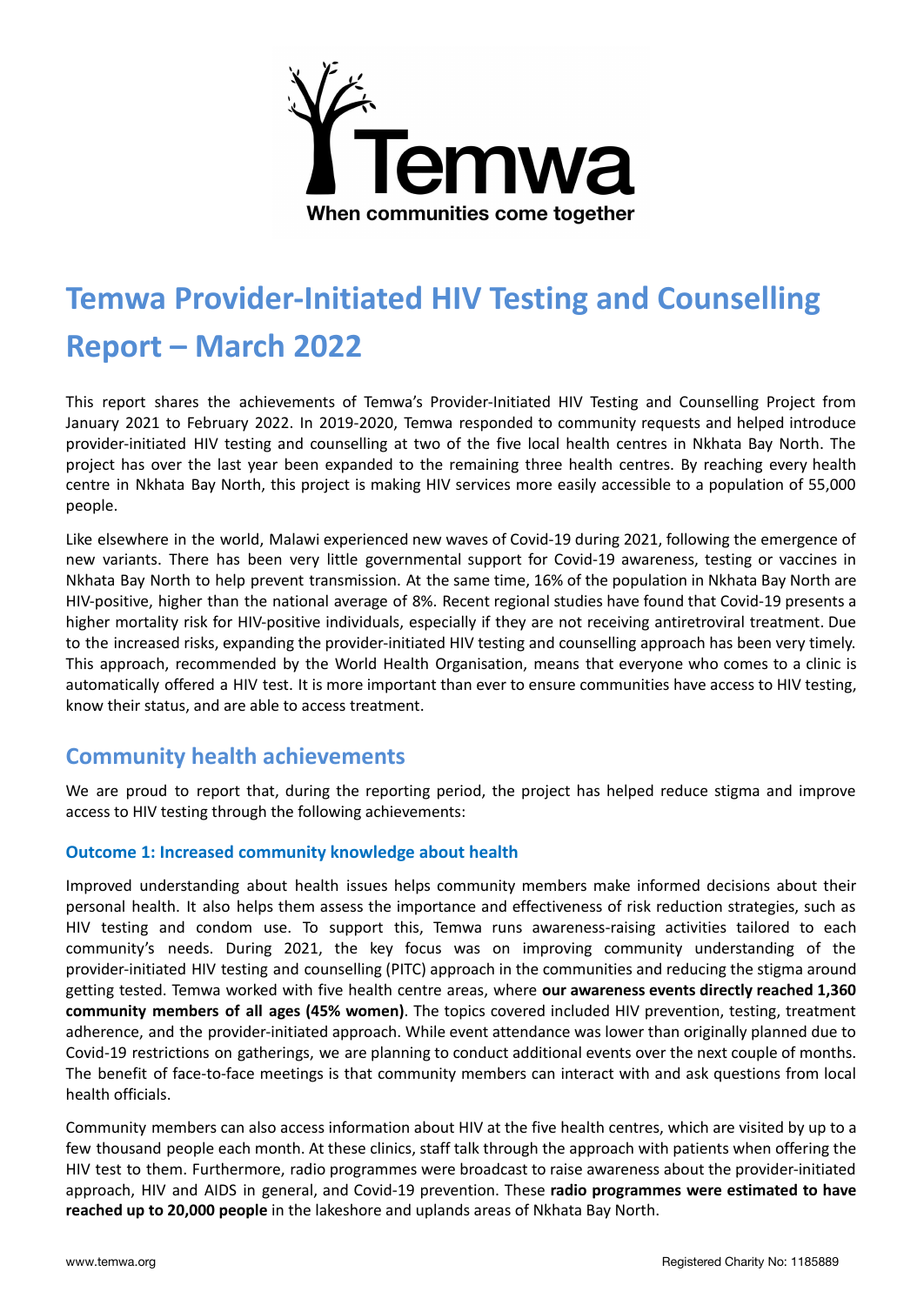Reportedly, following the introduction of the provider-initiated HIV testing approach, **cases of people refusing HIV testing have reduced in all five health facilities by up to 75%.**

#### **Outcome 2: Improved community health services**

The five local health centres in Nkhata Bay North are under-resourced and sparsely located – with some community members living a nine-hour walk away from the closest clinic. All too often, the community loses citizens to long-term illness and death due to poverty, poor health awareness, and lack of access to health services. Temwa's aim is to improve health services within these remote communities. We work closely with health centres and local governance structures, such as Area and Village Development Committees, to ensure local ownership of planning, implementing, and sustaining activities. In line with Temwa's community-led approach, this project was designed with the support of the Nkhata Bay District AIDS Coordinating Committee and has been implemented in accordance with the Malawi Government's guidance for HIV services during the Covid-19 pandemic.

While the Malawi Government has recommended using the provider-initiated HIV testing and counselling approach for a while, most local health centres have not been able to fully adopt this due to lack of knowledge and skills. **Across all five targeted health facilities, 100 members of local governance structures**, including representatives of Health Management Committees, Area Development Committees and chiefs, **were trained on their roles and responsibilities in HIV service provision and the creation of local strategies.** This also involved knowledge exchanges between new areas and ones where the project has already been running. More technical training was conducted for **56 health centre staff in Bula, Khondowe and Ruarwe** where this approach was introduced in 2021. Refresher training sessions were attended by **46 health centre staff in Chikwina and Usisya** where this project was introduced in 2020. The increased understanding of HIV should allow health staff to support patients better, provide information informally, and to give staff the confidence to offer the provider-initiated support.

Like elsewhere in the world, over the last two years, the main focus of the healthcare service in these rural communities has been on responding to the Covid-19 crisis. However, this project has laid strong foundations for provider-initiated HIV testing and counselling to be delivered as a standard service. Review sessions held with the facilities have shown that the provider-initiated approach has already been widely adopted: for instance, based on the latest available data, **90% of HIV tests at the Usisya health centre were provider-initiated, with 70% of those tested having never had a test before.**

Finally, as some villages have very limited access to healthcare provision due to their hard-to-reach location, **Temwa has worked with health centres to support provision of mobile services to these remote communities**. In 2021, these outreach clinics reached 378 community members in remote areas, 60% of whom had never been tested for HIV previously. We are pleased to report that, of those who tested positive, everyone started antiretroviral treatment.

# **Community story: "People come from very far areas to access services at this hospital"**

*Linda Ziba is a nurse at Bula hospital and has been involved in Temwa's Provider-Initiated HIV Testing and Counselling Project. Before the project began, patients at the hospital often feared the HIV testing process and insisted that they were only treated for the illness they were currently presenting.*

*Since Temwa's involvement, provider-initiated HIV testing and counselling has become a normal part of client consultation. Linda has seen how community knowledge on the approach has greatly improved, and patients are less afraid or aggressive when they are referred.*